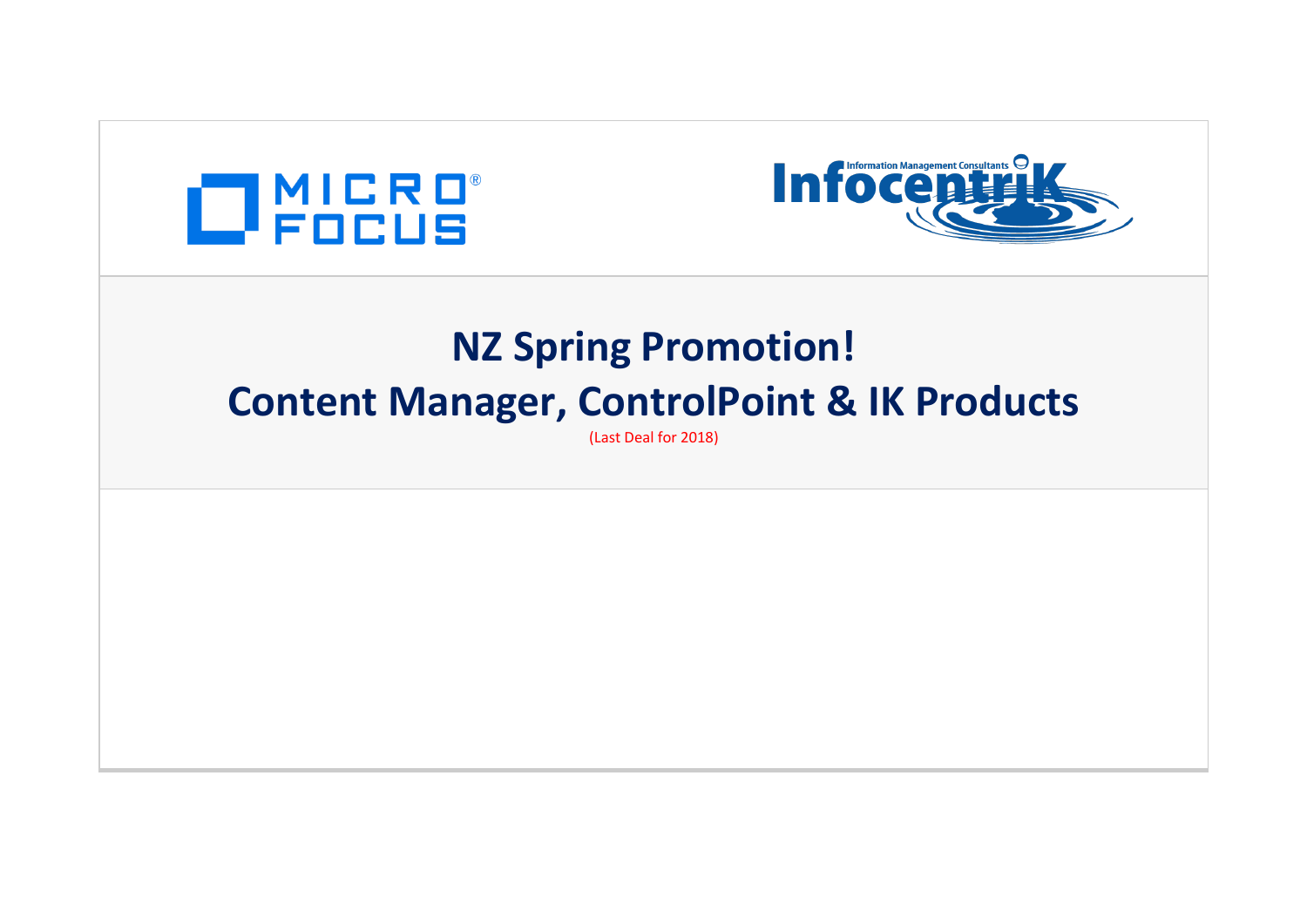

Special offer for Records Manager & Content Manager licenses

**Special discounts available on 20 Inquiry User or Knowledge Worker Seats (more on request)**

**[Contact: Shan Chockalingam](mailto:Shan%20Chockalingam%20%3cshan@infocentrik.co.nz%3e?subject=MicroFocus%20promotion%20inquiry%20)**

**Micro Focus Records & Content Manager promotion**

(Pricing valid until 19th October 2018)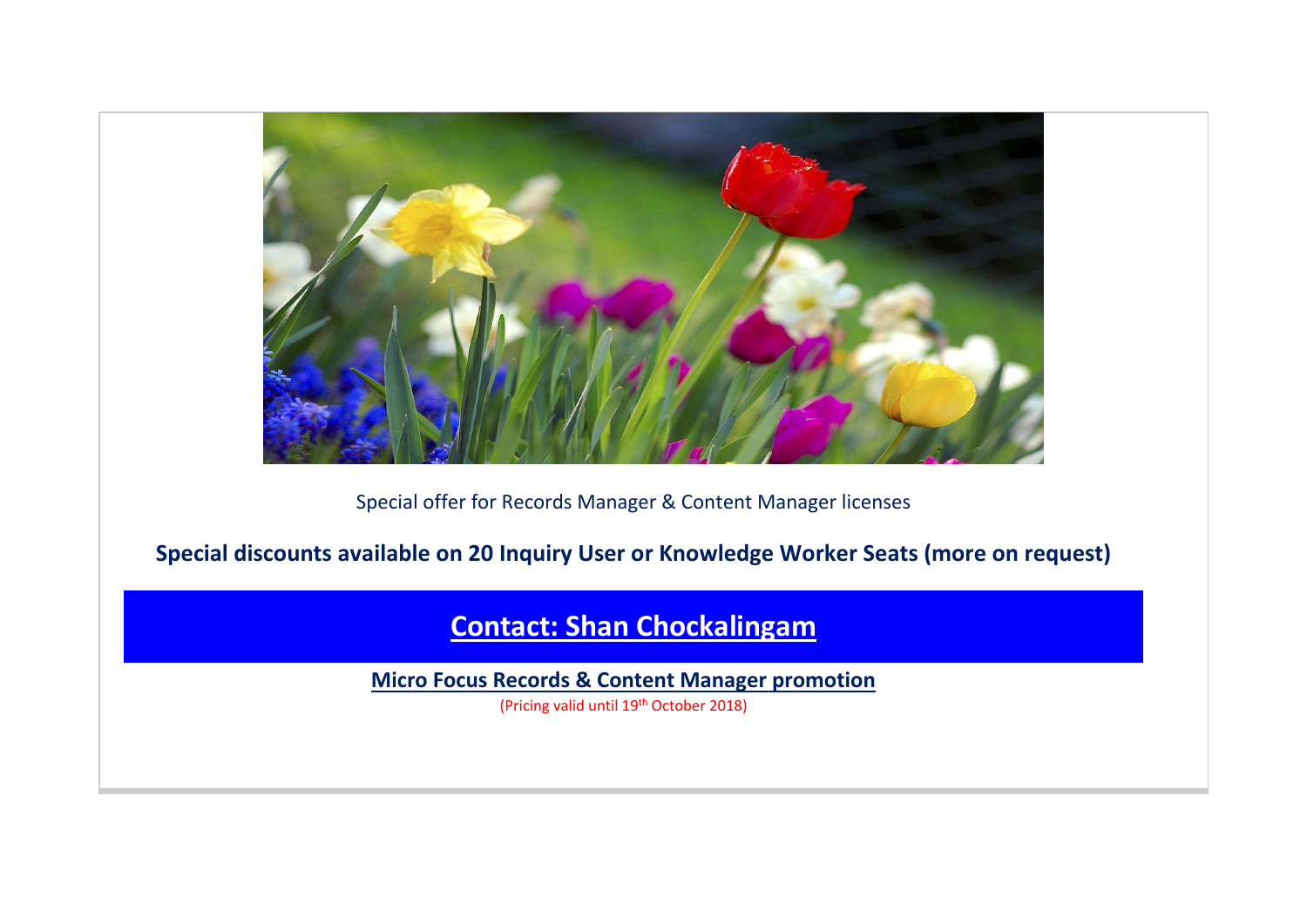| <b>Product Description - License</b>                                                                                                                                                                                                                                                         | <b>License Cost</b> | <b>Maintenance Cost</b> |
|----------------------------------------------------------------------------------------------------------------------------------------------------------------------------------------------------------------------------------------------------------------------------------------------|---------------------|-------------------------|
| 20 Inquiry User Seats (\$215 per license)<br>Consumes the information that is added to MF Content Manager by other users<br>and searches and view records, but does not contribute themselves.<br>An example is an employee/contractor accessing policy documents and work<br>linstructions. | \$4,300             | \$860                   |
| 20 Knowledge Worker Seats (\$445 per license)<br>Uses MF Content Manager as part of their day-to-day business processes as a<br>document management and filing system. These Named Users will take part in<br>workflows, add and edit documents and search for information.                  | \$8,900             | \$1,780                 |

## **The more seats you purchase the greater the discounts. All other requests will be considered and discounted accordingly All prices are exclusive of GST**

| <b>Product Description - Additional Modules</b>                                            | <b>Module Cost</b> | <b>Maintenance Cost</b> |
|--------------------------------------------------------------------------------------------|--------------------|-------------------------|
| <b>ControlPoint</b>                                                                        |                    |                         |
| $10$ TB                                                                                    |                    |                         |
| ControlPoint is an intricate component of Micro Focus's Information Management offering,   |                    |                         |
| designed to bring unmanaged content under control and address the needs for data access,   |                    |                         |
| consolidation, privacy, analytics, discovery, risk and value. It works both independent of |                    |                         |
| Content Manager, and as a tightly integrated module of Content Manager.                    |                    |                         |
|                                                                                            |                    |                         |
|                                                                                            |                    |                         |
|                                                                                            |                    |                         |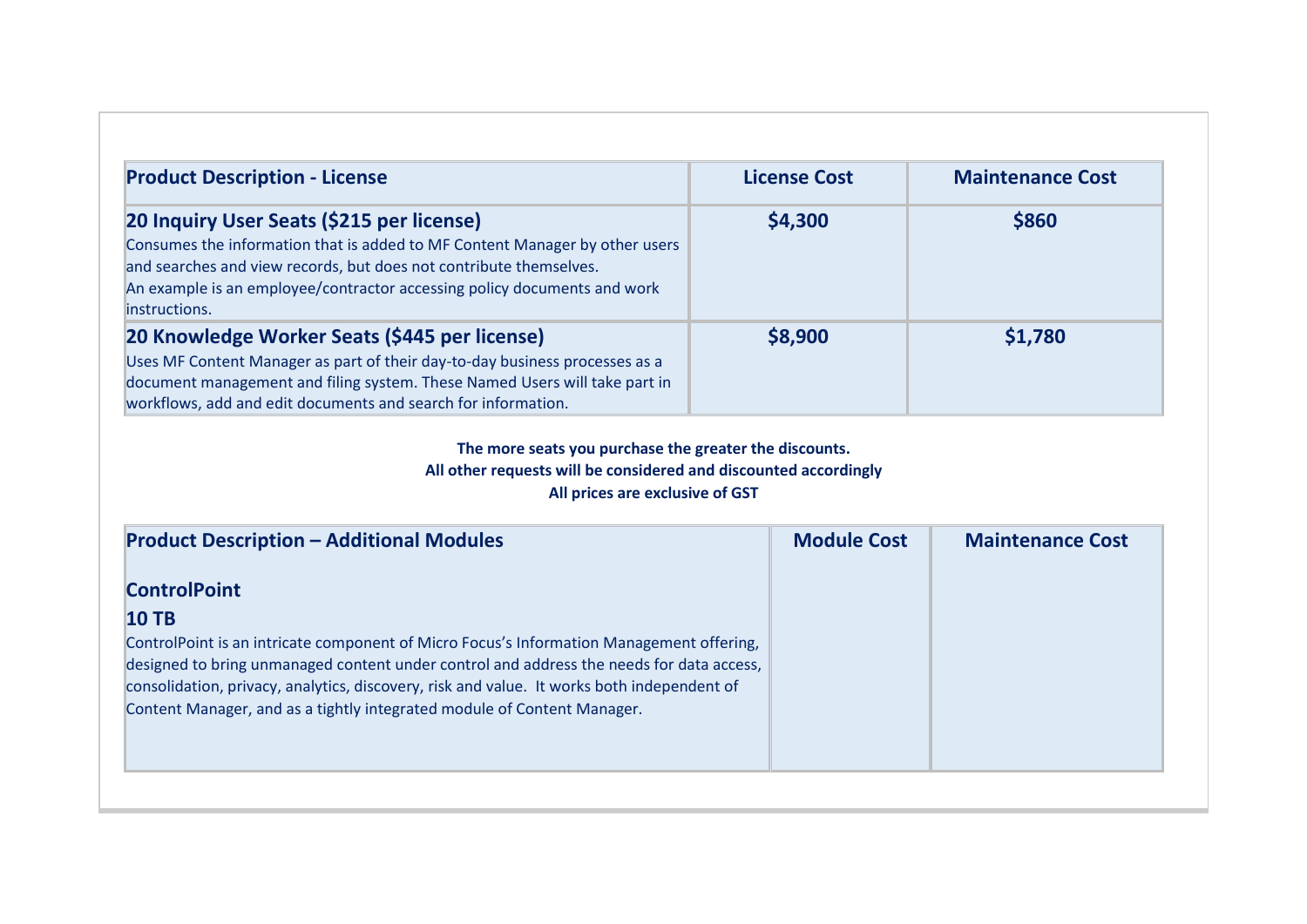| The evolution of Content Manager from TRIM is a significant aspect of the solution's<br>roadmap. TRIM may have started with Records Keeping (therefore compliance and<br>governance) as the primary area of concern for IM professionals, but over the last 20+ years<br>it has evolved along the lines of not only market trends and customer needs for innovation,<br>but as a strategic component for management of all types of content, and providing itself as<br>a base for a comprehensive platform, managing data from unstructured repositories as well<br>as databases. ControlPoint is a necessary component of that data management platform for<br>all unstructured repositories, providing visibility into legacy data, facilitating transparent<br>management, in-place management, discovery of personal and potential data privacy<br>content, discovery of intellectual property, a 360 degree view of both the content and the<br>metadata around data, the ability to auto categorise or classify content, build relationships<br>of similar content across multiple repositories to enhance data value, and become a<br>strategic system for risk, privacy and data management policies. ControlPoint not only<br>indexes and analyses and classifies data, it also comes with an in-built policy execution<br>engine to archive, move, capture and delete data based on the business requirements.<br>Please note: 5 TB & 15 TB are also available in this promotion. Please enquire. | \$33,900                            | \$8,136 |
|--------------------------------------------------------------------------------------------------------------------------------------------------------------------------------------------------------------------------------------------------------------------------------------------------------------------------------------------------------------------------------------------------------------------------------------------------------------------------------------------------------------------------------------------------------------------------------------------------------------------------------------------------------------------------------------------------------------------------------------------------------------------------------------------------------------------------------------------------------------------------------------------------------------------------------------------------------------------------------------------------------------------------------------------------------------------------------------------------------------------------------------------------------------------------------------------------------------------------------------------------------------------------------------------------------------------------------------------------------------------------------------------------------------------------------------------------------------------------------------------------------------|-------------------------------------|---------|
| <b>Product Description - IK CM Value Add Products</b><br><b>IK CM Revisions Analyser</b><br>(Version 3.0 - Added features)<br>Managing changes to documents is easy with your Micro Focus CM solution and happens<br>automatically. Changes occur regularly and managing the revisions history can become a<br>complicated task over time. Do I need to keep revisions? How many revisions do I keep?<br>These are all valid questions that you should ask. Revisions are kept in the Micro Focus CM<br>Document Store and can take up a reasonable amount of disk space. If you could minimise                                                                                                                                                                                                                                                                                                                                                                                                                                                                                                                                                                                                                                                                                                                                                                                                                                                                                                              | \$3900<br>(Up to 500 User<br>Sites) | \$980   |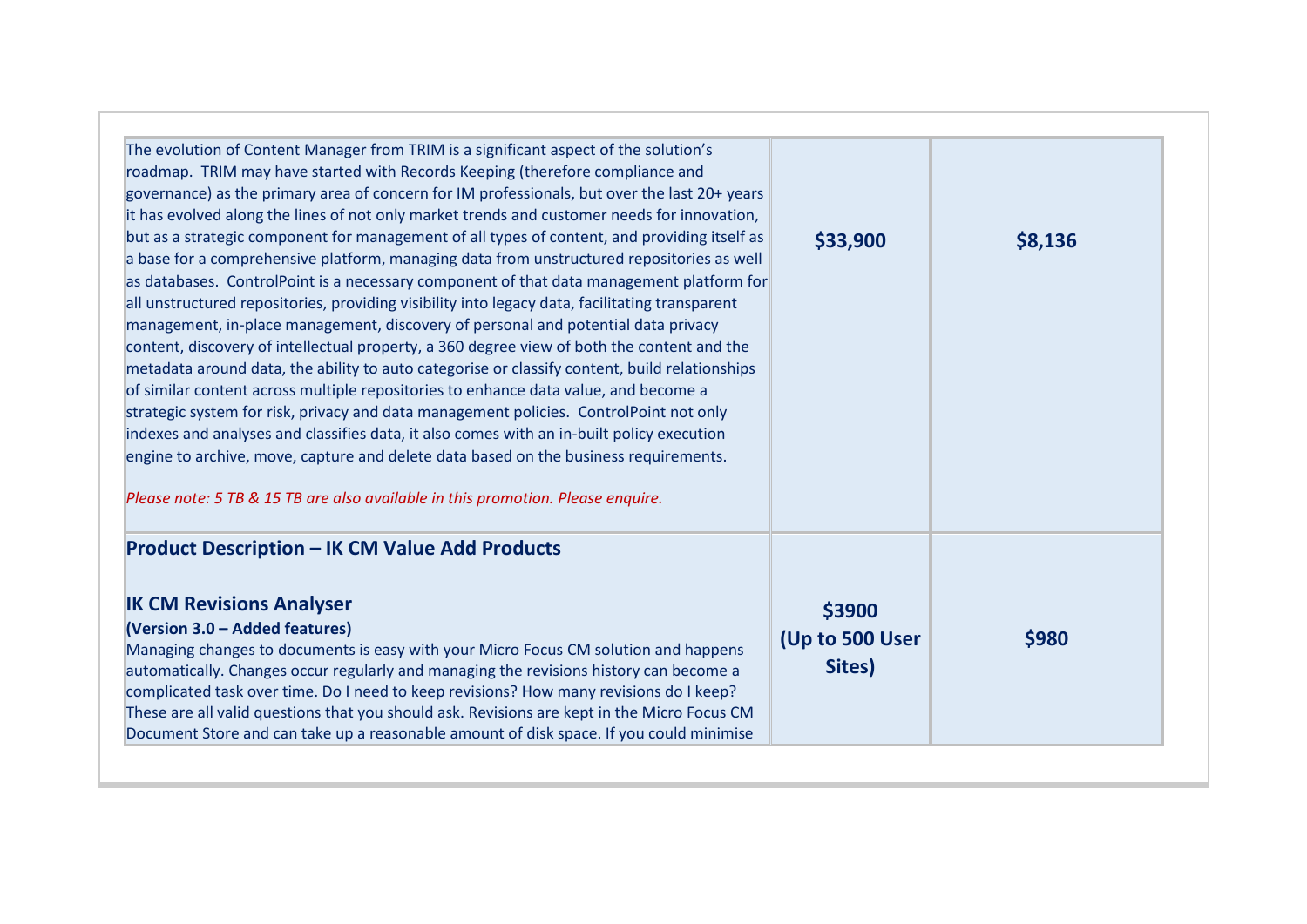| the amount of revisions in your solution you might save a considerable amount of disk space<br>making it cheaper and easier to manage.<br>The IK Revisions Analyser has been specifically developed with this in mind. To give you full<br>visibility of your entire document revisions count and telling you how much disk space these<br>revisions consume you need the IK Revisions Analyser. From a single location you can<br>analyse revisions and, if desired, delete them from the solution.                                                                                                                                                                                                                                           |                                     |       |
|------------------------------------------------------------------------------------------------------------------------------------------------------------------------------------------------------------------------------------------------------------------------------------------------------------------------------------------------------------------------------------------------------------------------------------------------------------------------------------------------------------------------------------------------------------------------------------------------------------------------------------------------------------------------------------------------------------------------------------------------|-------------------------------------|-------|
| New features in 3.0:<br>New search Filter - Record Type<br>$\bullet$<br>Save search functionality<br><b>Bulk Delete</b><br>Export to CSV and TXT file formats<br><b>Switch Dataset in RA</b><br>Support from RM 8.3 to CM 9.3<br><b>Enhanced Performance</b>                                                                                                                                                                                                                                                                                                                                                                                                                                                                                   |                                     |       |
| <b>IK CM Audit Log Analyser</b><br>Investing time analysing an audit trail is often the least favourite task. It can be very complex<br>and time-consuming. However, it may be the only way to find out whether certain activities<br>have occurred in your Micro Focus CM solution. How do you find out what may have been<br>deleted? How do you find out who made the last change? How can you proof that<br>documents haven't been changed?<br>The IK Audit Log Analyser is designed specifically to analyse and process your audit log files<br>and display them in a readable form. The system administrator can then search the entries<br>in the log files and find exactly what is required. With an intuitive User Interface, the IK | \$3900<br>(Up to 500 User<br>Sites) | \$980 |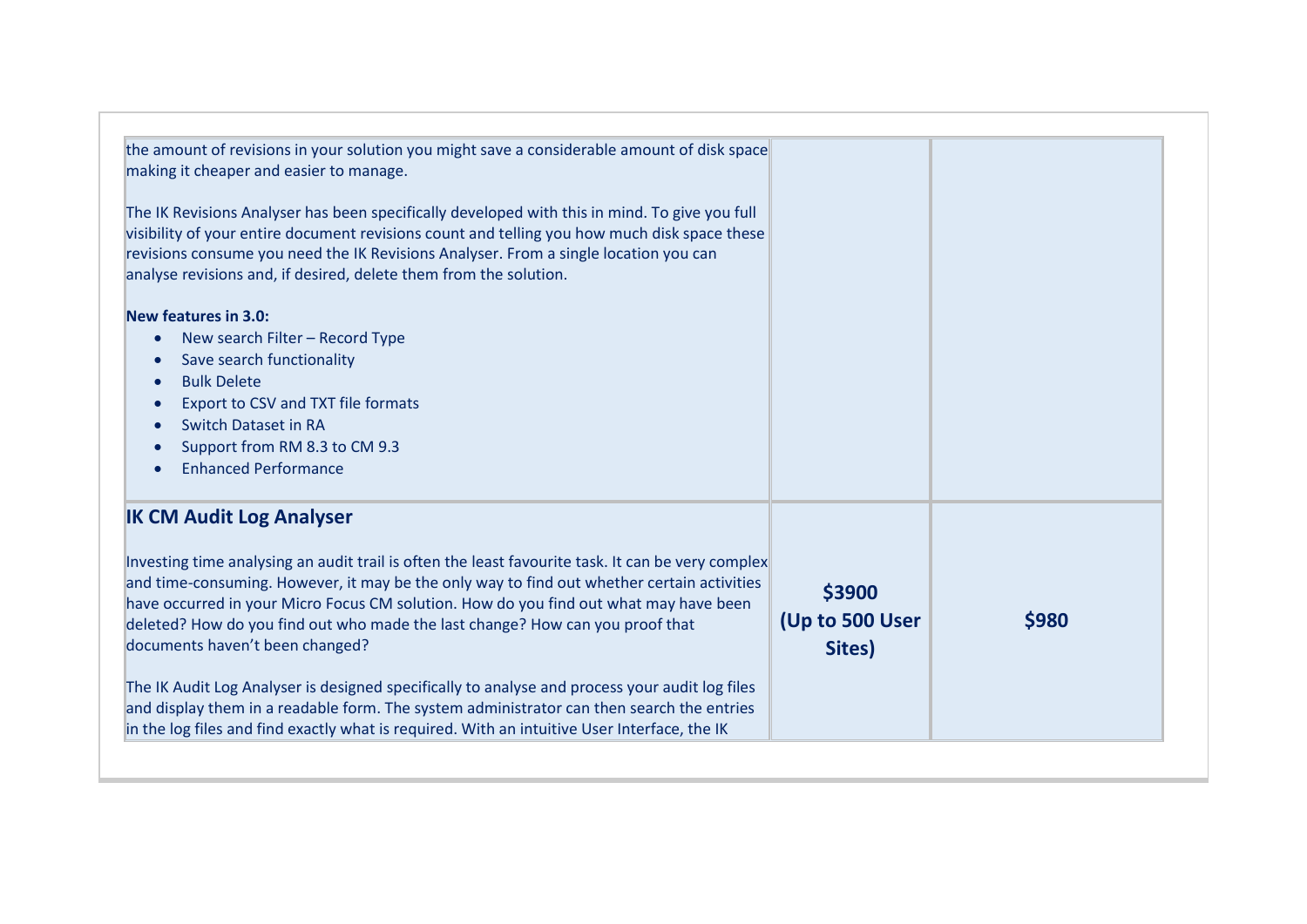| Audit Log Analyser can be used to run Analytical reports that can easily be exported and<br>distributed.                                                                                                                                                                                                                                                                                                                                                                                                                                                                                                                                                                                                                                                                                                                                                                             |                                        |           |
|--------------------------------------------------------------------------------------------------------------------------------------------------------------------------------------------------------------------------------------------------------------------------------------------------------------------------------------------------------------------------------------------------------------------------------------------------------------------------------------------------------------------------------------------------------------------------------------------------------------------------------------------------------------------------------------------------------------------------------------------------------------------------------------------------------------------------------------------------------------------------------------|----------------------------------------|-----------|
| <b>IK CM Document Store Analyser</b><br>Similar to the accumulation of revisions in your Document Stores you could also discover<br>that there are a large number of "orphaned" documents left behind in your Document Store<br>with no reference to any record in your system. Have you Deleted a large amount of<br>records? Have you Removed a large amount of Revisions? Have you Disposed of a large<br>amount of records? These are all valid tasks (apart from the Delete) but are you certain that<br>the Documents have actually been removed from your system?<br>The IK Document Store Analyser helps you find these documents that you thought had been<br>deleted but in fact are still on your File System. Once analysed you can then remove these<br>documents from the Document store freeing up considerable disk space making it easier<br>and cheaper to manage. | \$1290<br>(One Off<br><b>Analysis)</b> | <b>NA</b> |
| <b>IK CM Administration Training by Peter Haar (2 Days)</b><br>We are running an Administration Training Course for MF CM in October<br>Monday 15 October and Tuesday 16 October<br>This includes, a manual, morning tea, lunch and afternoon tea<br>$\circ$<br>Venue is our new office in the Infocentrik House in Lower Hutt<br>$\circ$<br>Flights, accommodation, breakfast and dinner are not included<br>$\circ$<br>Seats are limited<br>$\circ$                                                                                                                                                                                                                                                                                                                                                                                                                                | \$1490<br>(Per Person)                 | <b>NA</b> |